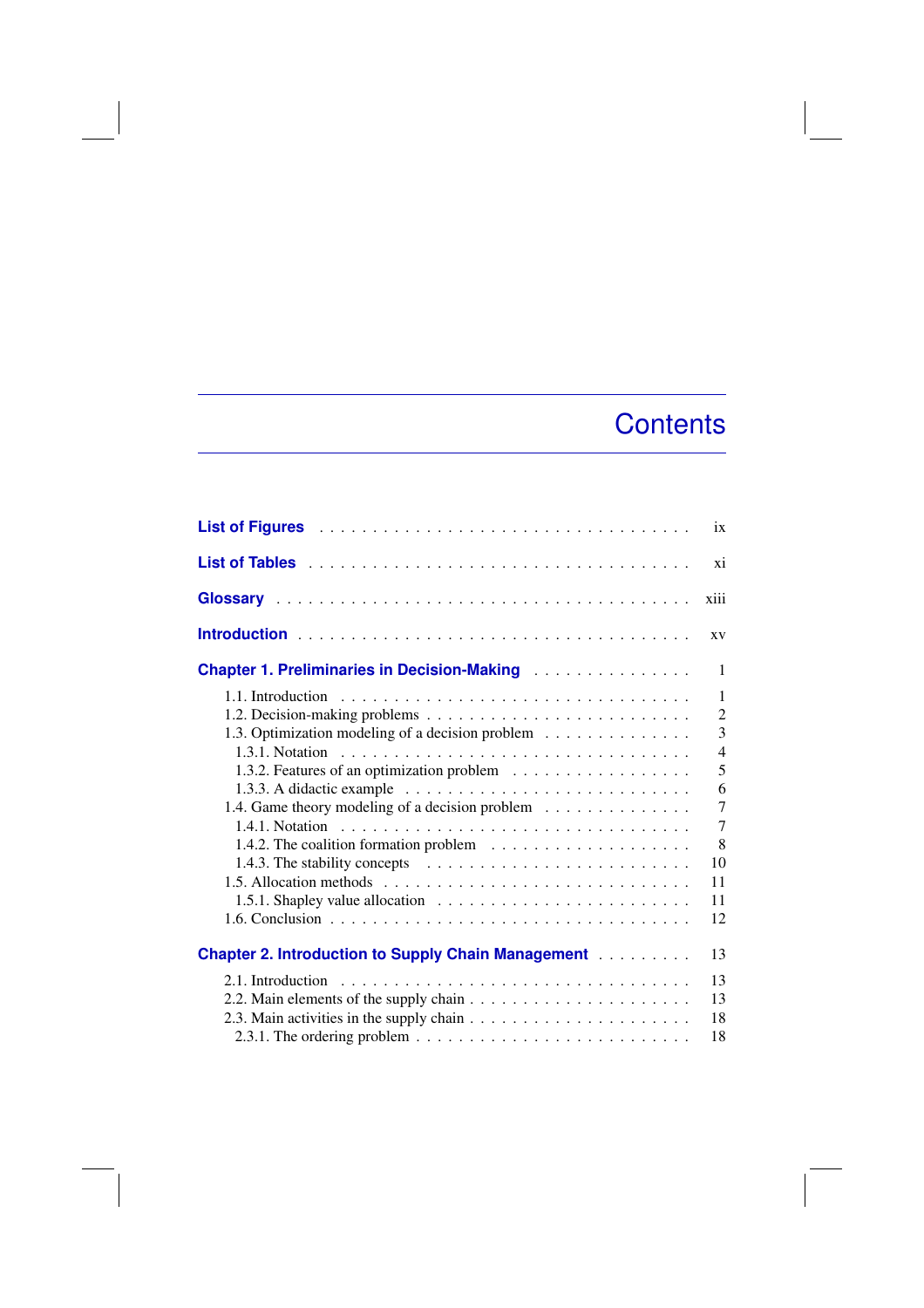## vi Supply Chain Management and its Applications in Computer Science

|                                                                                                  | 19 |
|--------------------------------------------------------------------------------------------------|----|
|                                                                                                  | 19 |
| 2.3.4. The inventory problem $\dots \dots \dots \dots \dots \dots \dots \dots \dots \dots$       | 20 |
| 2.3.5. Computer science applications in supply chain management                                  | 21 |
| 2.4. Decision levels in the supply chain                                                         | 22 |
|                                                                                                  | 23 |
|                                                                                                  | 23 |
|                                                                                                  | 23 |
|                                                                                                  | 23 |
|                                                                                                  | 25 |
|                                                                                                  | 25 |
|                                                                                                  | 26 |
| 3.3. The one supplier-one retailer ordering problem                                              | 26 |
| 3.3.1. An example of the one-one ordering problem                                                | 28 |
|                                                                                                  | 28 |
| 3.4. The one supplier-multiple retailers ordering problem                                        | 29 |
|                                                                                                  | 30 |
| 3.4.2. An example of the $1 - n$ ordering problem                                                | 30 |
| 3.4.3. Quantity-dependent purchasing price                                                       | 30 |
| 3.5. The multiple suppliers-one retailer ordering problem                                        | 31 |
| 3.6. The multiple suppliers–multiple retailers ordering problem                                  | 32 |
|                                                                                                  | 36 |
|                                                                                                  | 37 |
|                                                                                                  | 37 |
|                                                                                                  | 38 |
|                                                                                                  | 39 |
|                                                                                                  | 40 |
|                                                                                                  | 40 |
|                                                                                                  | 42 |
|                                                                                                  | 42 |
|                                                                                                  | 42 |
|                                                                                                  | 44 |
|                                                                                                  | 44 |
|                                                                                                  | 44 |
|                                                                                                  | 46 |
|                                                                                                  | 47 |
| 4.5.2. An example $\ldots \ldots \ldots \ldots \ldots \ldots \ldots \ldots \ldots \ldots \ldots$ | 47 |
|                                                                                                  | 50 |
|                                                                                                  | 50 |
|                                                                                                  | 50 |
| 4.7. A DSS design for the warehousing problem                                                    | 53 |